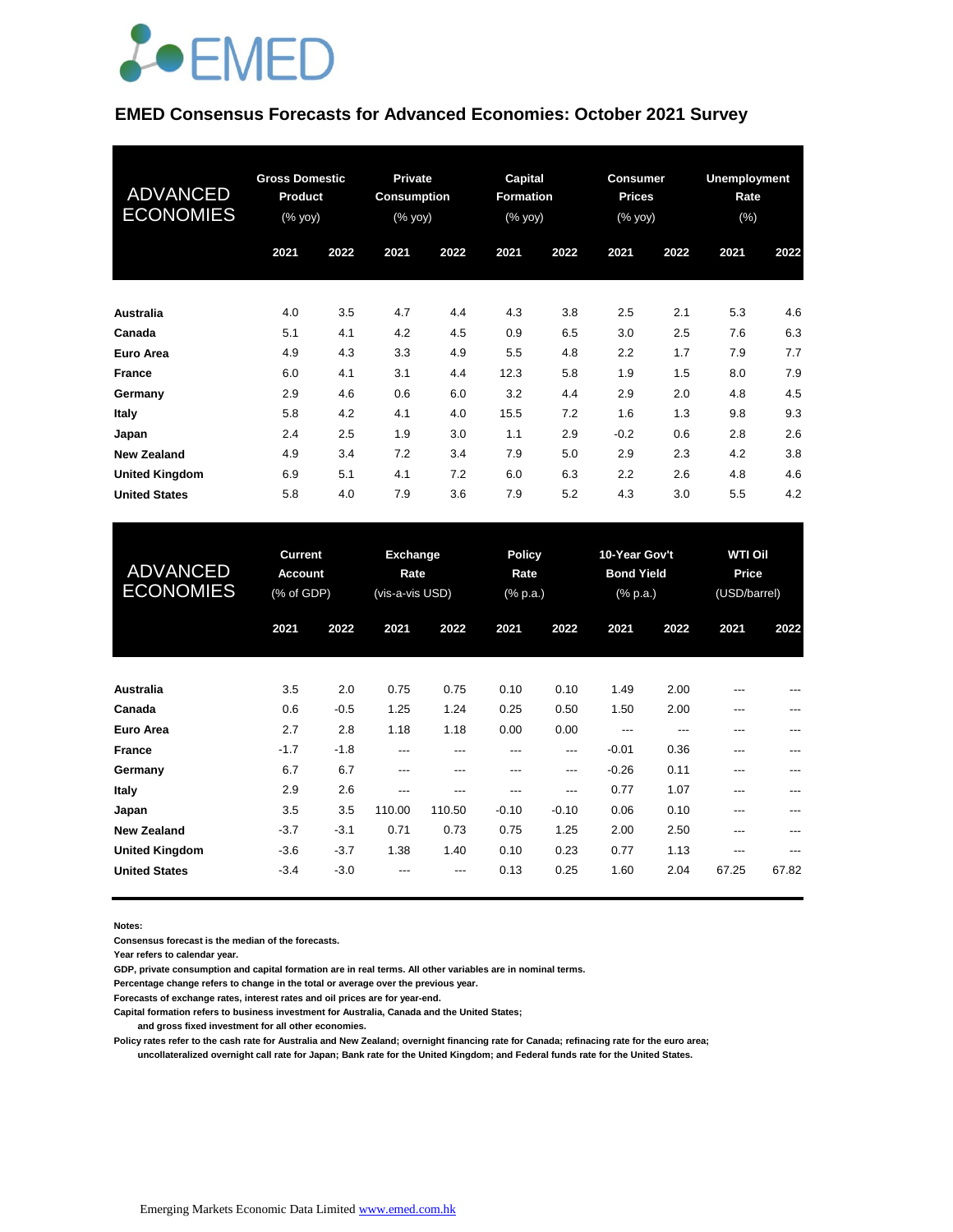

#### **EMED Consensus Forecasts for Emerging Markets: October 2021 Survey**

| <b>EMERGING</b><br><b>MARKETS</b> | <b>Gross Domestic</b><br>Product<br>(% yoy)<br>2021<br>2022 |     | Private<br><b>Consumption</b><br>(% yoy)<br>2021<br>2022 |     | Fixed<br>Investment<br>$(%$ (% yoy)<br>2021<br>2022 |      | <b>Consumer</b><br><b>Prices</b><br>$(\%$ yoy)<br>2021<br>2022 |      | <b>Unemployment</b><br>Rate<br>(%)<br>2021<br>2022 |      |
|-----------------------------------|-------------------------------------------------------------|-----|----------------------------------------------------------|-----|-----------------------------------------------------|------|----------------------------------------------------------------|------|----------------------------------------------------|------|
|                                   |                                                             |     |                                                          |     |                                                     |      |                                                                |      |                                                    |      |
| Argentina                         | 7.2                                                         | 2.4 | 7.9                                                      | 4.6 | 14.0                                                | 2.5  | 47.5                                                           | 42.0 | 10.5                                               | 9.3  |
| <b>Brazil</b>                     | 5.2                                                         | 2.2 | 3.4                                                      | 2.0 | 17.2                                                | 2.4  | 7.6                                                            | 5.4  | 14.1                                               | 12.7 |
| Chile                             | 9.0                                                         | 3.4 | 12.3                                                     | 3.6 | 11.2                                                | 4.1  | 3.8                                                            | 3.4  | 9.2                                                | 7.4  |
| China                             | 8.2                                                         | 5.4 | 10.0                                                     | 6.3 | 6.6                                                 | 4.3  | 1.0                                                            | 2.3  | 4.1                                                | 4.0  |
| Colombia                          | 8.0                                                         | 3.6 | 10.7                                                     | 4.0 | 5.8                                                 | 4.1  | 3.4                                                            | 3.7  | 13.8                                               | 12.0 |
| <b>Czech Republic</b>             | 3.4                                                         | 4.7 | 3.1                                                      | 6.5 | 3.0                                                 | 6.9  | 2.9                                                            | 2.5  | 3.1                                                | 2.7  |
| <b>Hong Kong</b>                  | 6.6                                                         | 3.0 | 5.6                                                      | 4.1 | 12.7                                                | 2.7  | 1.7                                                            | 2.0  | 5.5                                                | 4.3  |
| Hungary                           | 7.0                                                         | 4.9 | 3.0                                                      | 4.7 | 6.4                                                 | 4.8  | 4.5                                                            | 3.6  | 4.2                                                | 3.7  |
| India*                            | 8.8                                                         | 7.0 | 9.8                                                      | 7.5 | 11.3                                                | 7.5  | 5.2                                                            | 4.9  | 10.5                                               | 10.0 |
| Indonesia                         | 3.7                                                         | 5.2 | 3.0                                                      | 5.3 | 3.6                                                 | 6.2  | 1.9                                                            | 2.8  | 6.1                                                | 5.6  |
| <b>Malaysia</b>                   | 4.4                                                         | 6.0 | $-0.6$                                                   | 7.0 | 0.8                                                 | 11.3 | 2.5                                                            | 2.1  | 4.6                                                | 3.8  |
| <b>Mexico</b>                     | 6.1                                                         | 3.0 | 5.7                                                      | 3.3 | 4.9                                                 | 2.6  | 5.3                                                            | 3.9  | 4.4                                                | 4.3  |
| <b>Philippines</b>                | 5.2                                                         | 6.5 | 1.9                                                      | 6.5 | 14.4                                                | 13.5 | 4.3                                                            | 3.0  | 7.8                                                | 6.8  |
| Poland                            | 4.9                                                         | 4.9 | 5.0                                                      | 6.0 | 4.8                                                 | 6.1  | 4.4                                                            | 3.8  | 3.7                                                | 3.3  |
| Russia                            | 4.0                                                         | 2.8 | 8.6                                                      | 2.8 | 5.0                                                 | 4.1  | 6.0                                                            | 4.2  | 5.1                                                | 4.7  |
| Singapore                         | 6.5                                                         | 4.0 | 3.0                                                      | 5.5 | 10.7                                                | 6.2  | 1.8                                                            | 1.2  | 2.7                                                | 2.3  |
| <b>South Korea</b>                | 4.0                                                         | 3.0 | 3.9                                                      | 3.7 | 4.6                                                 | 2.6  | 2.1                                                            | 1.6  | 3.8                                                | 3.7  |
| Taiwan                            | 5.9                                                         | 3.0 | 0.6                                                      | 3.7 | 8.3                                                 | 3.6  | 1.7                                                            | 1.5  | 3.8                                                | 3.6  |
| <b>Thailand</b>                   | 1.2                                                         | 4.5 | $-0.1$                                                   | 3.7 | 4.5                                                 | 4.6  | 1.0                                                            | 1.4  | 1.9                                                | 1.8  |
| Turkey                            | 8.6                                                         | 3.6 | 5.9                                                      | 2.9 | 9.0                                                 | 4.1  | 17.5                                                           | 13.5 | 12.8                                               | 12.5 |

|                       | <b>Money</b>     |       | <b>Merchandise</b>                       |       | <b>Merchandise</b>  |                                     | <b>Current</b> |        |                                                                                                                                            |        |
|-----------------------|------------------|-------|------------------------------------------|-------|---------------------|-------------------------------------|----------------|--------|--------------------------------------------------------------------------------------------------------------------------------------------|--------|
| <b>EMERGING</b>       | <b>Supply M2</b> |       | <b>Exports</b>                           |       | <b>Imports</b>      |                                     | <b>Account</b> |        | Exchange<br>Rate<br>(vis-a-vis USD)<br>2021<br>115.00<br>5.26<br>751<br>6.48<br>3663<br>21.4<br>7.78<br>298<br>74<br>14375<br>4.20<br>20.3 |        |
| <b>MARKETS</b>        | (% yoy)          |       | (% yoy)                                  |       | $(%$ yoy)           |                                     | (% of GDP)     |        |                                                                                                                                            |        |
|                       | 2021             | 2022  | 2021                                     | 2022  | 2021                | 2022                                | 2021           | 2022   |                                                                                                                                            | 2022   |
|                       |                  |       |                                          |       |                     |                                     |                |        |                                                                                                                                            |        |
|                       |                  |       |                                          |       |                     |                                     |                |        |                                                                                                                                            |        |
| Argentina             | 44.5             | 45.1  | 2.9                                      | 16.1  | 9.2                 | 12.2                                | 1.0            | 0.4    |                                                                                                                                            | 147.55 |
| <b>Brazil</b>         | 9.1              | 6.2   | 8.6                                      | 4.5   | 11.1                | 3.9                                 | $-0.9$         | $-1.0$ |                                                                                                                                            | 5.38   |
| Chile                 | 7.0              | 9.0   | 8.0                                      | 5.0   | 20.0                | 8.0                                 | $-1.5$         | $-1.5$ |                                                                                                                                            | 780    |
| China                 | 8.6              | 8.5   | 19.9                                     | 3.8   | 21.2                | 3.4                                 | 1.8            | 1.6    |                                                                                                                                            | 6.46   |
| Colombia              | 5.9              | 8.5   | 23.2                                     | 4.9   | 19.5                | 3.7                                 | $-4.5$         | $-3.8$ |                                                                                                                                            | 3750   |
| <b>Czech Republic</b> | $---$            | $---$ | 13.7                                     | 13.0  | 16.0                | 12.3                                | 1.6            | 2.0    |                                                                                                                                            | 21.3   |
| <b>Hong Kong</b>      | 6.5              | 5.0   | 19.7                                     | 13.1  | 18.1                | 13.7                                | 6.3            | 6.0    |                                                                                                                                            | 7.77   |
| Hungary               | $---$            | $---$ | $---$                                    | $---$ | $---$               | $---$                               | $-0.9$         | $-0.5$ |                                                                                                                                            | 296    |
| India*                | $---$            | $---$ | 12.5                                     | 7.1   | 14.7                | 7.7                                 | $-1.0$         | $-1.5$ |                                                                                                                                            | 75     |
| Indonesia             | $---$            | $---$ | 17.6                                     | 4.6   | 15.9                | 4.3                                 | $-1.0$         | $-1.8$ |                                                                                                                                            | 14571  |
| <b>Malaysia</b>       | $---$            | $---$ | $---$                                    | $---$ | $---$               | $---$                               | 3.9            | 3.0    |                                                                                                                                            | 4.15   |
| <b>Mexico</b>         | 16.8             | 11.3  | 5.9                                      | 5.4   | 17.1                | 6.6                                 | 1.5            | 0.6    |                                                                                                                                            | 20.9   |
| <b>Philippines</b>    | $---$            | $---$ | 11.8                                     | 10.0  | 19.2                | 15.4                                | 0.5            | $-0.7$ | 49.7                                                                                                                                       | 50.7   |
| Poland                | $---$            | $---$ | $\hspace{0.05cm} \ldots \hspace{0.05cm}$ | $---$ | ---                 | $\hspace{0.05cm}---\hspace{0.05cm}$ | 2.0            | 2.2    | 3.78                                                                                                                                       | 3.79   |
| Russia                | 10.0             | 9.0   | 9.3                                      | 2.4   | 9.5                 | 6.5                                 | 4.3            | 3.7    | 73.0                                                                                                                                       | 73.1   |
| Singapore             | $---$            | $---$ | $\qquad \qquad -$                        | $---$ | $\qquad \qquad - -$ | $---$                               | 17.1           | 18.6   | 1.34                                                                                                                                       | 1.34   |
| <b>South Korea</b>    | 10.0             | 9.6   | 10.7                                     | 4.9   | 10.6                | 7.0                                 | 4.7            | 4.1    | 1139                                                                                                                                       | 1128   |
| Taiwan                | 6.3              | 5.6   | 18.4                                     | 4.8   | 18.3                | 4.3                                 | 14.9           | 13.9   | 28.0                                                                                                                                       | 27.7   |
| <b>Thailand</b>       | 6.2              | 4.8   | 15.0                                     | 5.2   | 23.0                | 7.4                                 | 0.1            | 1.4    | 32.4                                                                                                                                       | 31.9   |
| Turkey                | 18.0             | 18.0  | 8.3                                      | 8.5   | 1.4                 | 2.7                                 | $-3.2$         | $-2.0$ | 8.42                                                                                                                                       | 9.01   |
|                       |                  |       |                                          |       |                     |                                     |                |        |                                                                                                                                            |        |

**Notes:** 

**Consensus forecast is the median of the forecasts.**

**Year refers to calendar year except for India for which fiscal year (April to March) is used.**

**GDP, private consumption and fixed investment are in real terms. All other variables are in nominal terms.**

**Percentage change refers to change in the total or average over the previous year, except for money supply growth which is** 

 **based on year-end figures.**

**Forecasts of exchange rates and interest rates are for year-end.**

**\*Forecasts for India are FY21/22 and FY22/23**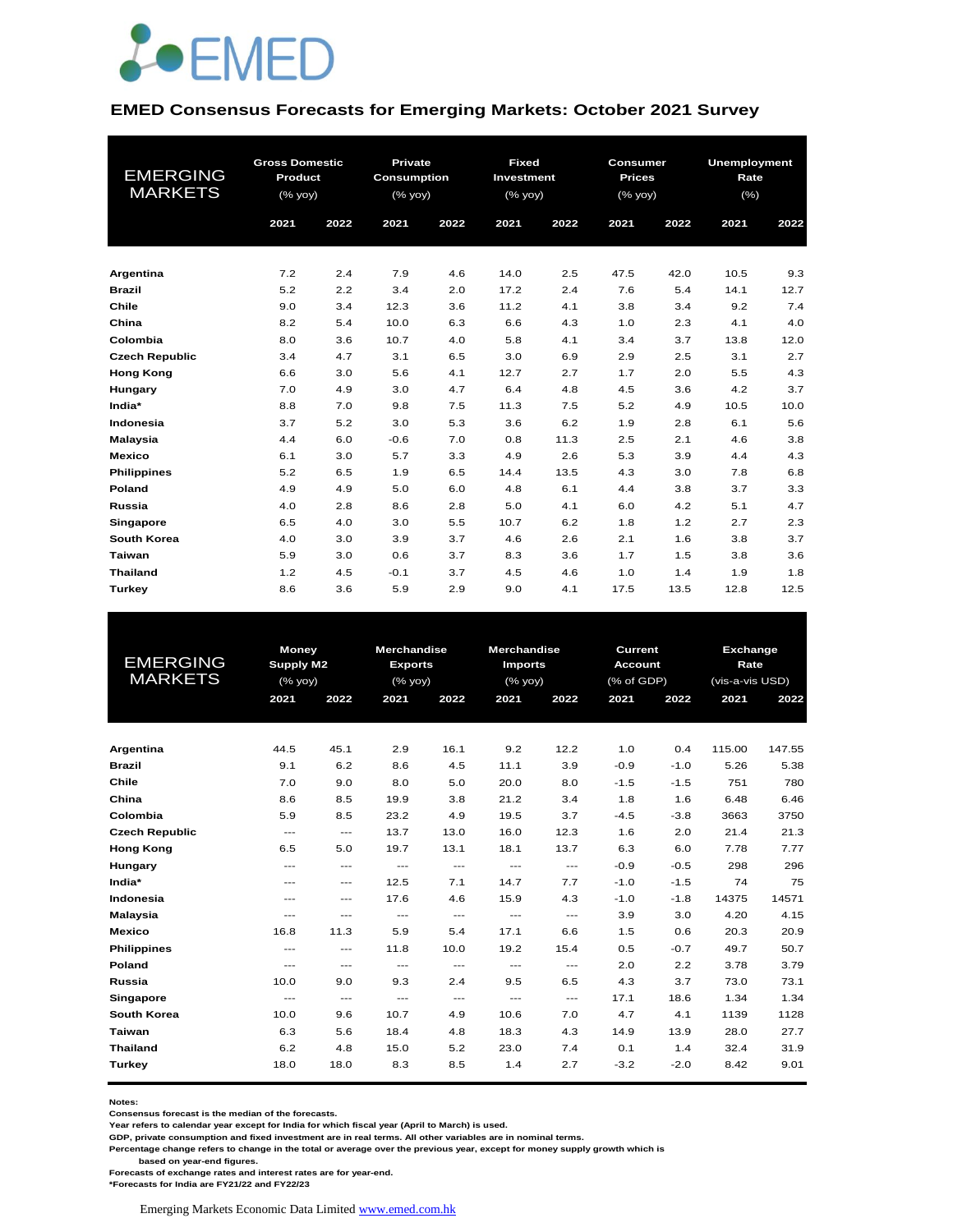

### **EMED Consensus Forecasts for the United States: October 2021 Survey**

| <b>UNITED STATES</b>                | <b>Gross Domestic</b><br>Product<br>(% yoy) |      | <b>Consumer</b><br><b>Prices</b><br>(% yoy) |      | <b>UNITED STATES</b>           | <b>Gross Domestic</b><br>Product<br>(% yoy) |      | <b>Consumer</b><br><b>Prices</b><br>(% yoy) |      |
|-------------------------------------|---------------------------------------------|------|---------------------------------------------|------|--------------------------------|---------------------------------------------|------|---------------------------------------------|------|
|                                     | 2021                                        | 2022 | 2021                                        | 2022 |                                | 2021                                        | 2022 | 2021                                        | 2022 |
| <b>ABN AMRO</b>                     | 6.2                                         | 4.1  | 4.3                                         | 2.7  | <b>National Bank of Canada</b> | 5.5                                         | 3.4  | 4.4                                         | 3.7  |
| <b>Action Economics</b>             | 6.3                                         | 4.5  | 3.3                                         | 2.7  | <b>NIESR</b>                   | 6.7                                         | 3.8  | 3.6                                         | 2.8  |
| <b>Bank Julius Baer</b>             | 5.7                                         | 3.4  | 4.3                                         | 2.7  | <b>Northern Trust</b>          | 5.3                                         | 3.3  | 5.5                                         | 2.5  |
| <b>BayernLB</b>                     | 5.7                                         | 4.0  | 4.7                                         | 4.2  | <b>PNC</b>                     | 5.8                                         | 4.3  | 4.3                                         | 3.1  |
| <b>Berenberg Capital Markets</b>    | 5.8                                         | 4.1  | 4.5                                         | 3.9  | Prometeia                      | 6.0                                         | 4.1  | 4.3                                         | 3.3  |
| <b>BMO Capital Markets</b>          | 5.7                                         | 3.5  | 4.5                                         | 4.1  | Royal Bank of Canada           | 5.6                                         | 3.6  | 4.3                                         | 3.1  |
| <b>Capital Economics</b>            | 5.6                                         | 2.7  | 4.2                                         | 2.3  | <b>RWI</b>                     | 5.6                                         | 3.5  | 4.2                                         | 2.9  |
| <b>CIBC World Markets</b>           | 6.6                                         | 4.4  | 3.2                                         | 2.7  | <b>Schroders</b>               | 5.8                                         | 3.7  | 3.8                                         | 3.0  |
| <b>Comerica Bank</b>                | 5.6                                         | 4.5  | 4.5                                         | 4.5  | <b>Scotia Capital</b>          | 5.8                                         | 4.6  | 4.3                                         | 3.7  |
| Commerzbank                         | 5.5                                         | 3.5  | 4.4                                         | 3.2  | Societe Generale               | 6.0                                         | 3.9  | 4.3                                         | 3.3  |
| <b>Credit Suisse</b>                | 5.9                                         | 4.3  | 4.2                                         | 2.9  | <b>Standard &amp; Poor's</b>   | 5.7                                         | 4.1  | 3.3                                         | 2.7  |
| <b>Danske Bank</b>                  | 5.6                                         | 3.3  | 4.4                                         | 3.1  | <b>TD Economics</b>            | 5.6                                         | 4.1  | 4.3                                         | 3.0  |
| Deka Bank                           | 5.6                                         | 3.8  | 4.2                                         | 1.8  | University of Michigan - RSQE  | 5.9                                         | 4.1  | 4.4                                         | 3.7  |
| Desjardins                          | 5.8                                         | 3.8  | 4.4                                         | 2.9  | <b>UOB</b>                     | 6.0                                         | 3.1  | 4.5                                         | 2.0  |
| <b>DZ Bank</b>                      | 6.0                                         | 4.4  | 4.3                                         | 2.4  | <b>Wells Fargo</b>             | 5.6                                         | 4.0  | 4.5                                         | 4.2  |
| <b>Erste Group Bank AG</b>          | 5.9                                         | 3.3  | 4.2                                         | 2.7  |                                |                                             |      |                                             |      |
| <b>Fannie Mae</b>                   | 6.1                                         | 4.3  | 2.2                                         | 2.5  |                                |                                             |      |                                             |      |
| <b>First Trust Advisors</b>         | 5.3                                         | 3.5  | 4.3                                         | 4.0  |                                |                                             |      |                                             |      |
| <b>IFO Munich Institute</b>         | 5.7                                         | 3.1  | 4.1                                         | 2.7  | <b>CONSENSUS</b>               |                                             |      |                                             |      |
| Intesa Sanpaolo                     | 7.5                                         | 4.3  | 3.7                                         | 2.2  | Median                         | 5.7                                         | 3.9  | 4.3                                         | 3.1  |
| <b>Kiel Institute</b>               | 5.7                                         | 4.9  | 4.3                                         | 3.2  | Mean                           | 5.8                                         | 3.8  | 4.2                                         | 3.1  |
| <b>Moody's Analytics</b>            | 5.8                                         | 4.3  | 4.4                                         | 3.6  | High                           | 7.5                                         | 4.9  | 5.5                                         | 4.5  |
| <b>Mortgage Bankers Association</b> | 5.2                                         | 3.9  | 5.3                                         | 3.1  | Low                            | 4.8                                         | 2.7  | 2.2                                         | 1.8  |
| <b>NAR</b>                          | 4.8                                         | 2.7  | 4.5                                         | 3.4  | <b>Standard Deviation</b>      | 0.4                                         | 0.5  | 0.5                                         | 0.6  |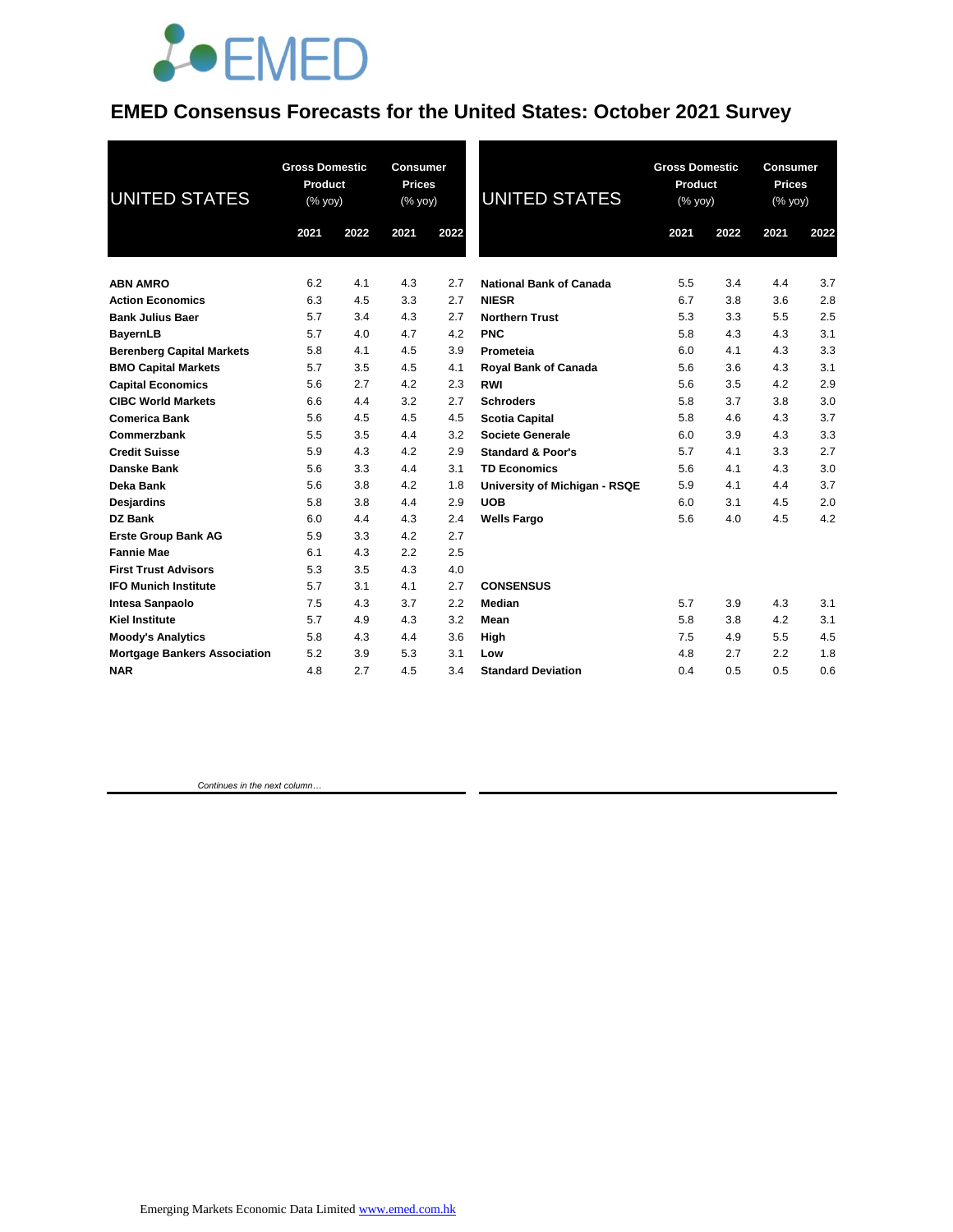

### **EMED Consensus Forecasts for the Euro Area: October 2021 Survey**

| <b>EURO AREA</b>                 | <b>Gross Domestic</b><br>Product<br>(% yoy) |      | <b>Consumer</b><br><b>Prices</b><br>(% yoy) |      | <b>EURO AREA</b>             | <b>Gross Domestic</b><br><b>Product</b><br>(% yoy) |      | <b>Consumer</b><br><b>Prices</b><br>(% yoy) |      |
|----------------------------------|---------------------------------------------|------|---------------------------------------------|------|------------------------------|----------------------------------------------------|------|---------------------------------------------|------|
|                                  | 2021                                        | 2022 | 2021                                        | 2022 |                              | 2021                                               | 2022 | 2021                                        | 2022 |
| <b>ABN AMRO</b>                  | 4.9                                         | 3.7  | 2.3                                         | 1.3  | Prometeia                    | 5.0                                                | 4.2  | 2.2                                         | 1.8  |
| <b>Bank Julius Baer</b>          | 5.0                                         | 5.2  | 2.2                                         | 1.7  | Rabobank                     | 4.0                                                | 3.6  | 1.9                                         | 1.3  |
| <b>BayernLB</b>                  | 4.9                                         | 4.4  | 2.5                                         | 2.2  | <b>Royal Bank of Canada</b>  | 5.1                                                | 3.6  | 2.4                                         | 2.1  |
| <b>Berenberg Capital Markets</b> | 4.7                                         | 5.0  | 2.4                                         | 2.0  | <b>RWI</b>                   | 5.0                                                | 4.6  | 2.3                                         | 2.0  |
| <b>BMO Capital Markets</b>       | 5.0                                         | 5.0  | 2.2                                         | 1.8  | <b>Schroders</b>             | 5.1                                                | 5.6  | 2.1                                         | 1.7  |
| <b>Capital Economics</b>         | 5.4                                         | 4.5  | 2.5                                         | 2.0  | <b>Scotia Capital</b>        | 4.4                                                | 3.9  | 3.0                                         | 1.4  |
| Commerzbank                      | 4.5                                         | 4.5  | 2.3                                         | 1.8  | <b>Societe Generale</b>      | 5.1                                                | 4.0  | 2.2                                         | 1.6  |
| <b>Credit Suisse</b>             | 5.0                                         | 4.6  | 2.1                                         | 1.5  | <b>Standard &amp; Poor's</b> | 5.1                                                | 4.5  | 2.2                                         | 1.6  |
| Danske Bank                      | 5.3                                         | 4.2  | 2.2                                         | 1.7  | <b>TD Economics</b>          | 5.0                                                | 4.0  | 2.2                                         | 1.6  |
| Deka Bank                        | 4.9                                         | 4.0  | 2.3                                         | 2.0  | <b>UOB</b>                   | 4.9                                                | 4.7  | 2.2                                         | 1.6  |
| DZ Bank                          | 4.5                                         | 4.5  | 2.3                                         | 1.4  | <b>Wells Fargo</b>           | 5.1                                                | 4.3  | 2.3                                         | 1.7  |
| <b>Erste Group Bank AG</b>       | 5.0                                         | 4.2  | 2.2                                         | 1.8  |                              |                                                    |      |                                             |      |
| <b>ETLA</b>                      | 4.5                                         | 4.4  | 2.2                                         | 1.8  |                              |                                                    |      |                                             |      |
| <b>IFO Munich Institute</b>      | 4.8                                         | 4.0  | 2.2                                         | 1.8  |                              |                                                    |      |                                             |      |
| <b>Intesa Sanpaolo</b>           | 4.5                                         | 4.6  | 1.9                                         | 1.5  | <b>CONSENSUS</b>             |                                                    |      |                                             |      |
| <b>Kiel Institute</b>            | 5.1                                         | 4.4  | 2.2                                         | 1.9  | Median                       | 5.0                                                | 4.4  | 2.2                                         | 1.7  |
| <b>Mizuho Securities</b>         | 4.6                                         | 4.7  | 1.8                                         | 1.2  | Mean                         | 4.9                                                | 4.3  | 2.3                                         | 1.7  |
| <b>Moody's Analytics</b>         | 5.0                                         | 3.9  | 2.1                                         | 1.7  | High                         | 5.4                                                | 5.6  | 3.8                                         | 2.2  |
| <b>NIESR</b>                     | 4.3                                         | 3.9  | 2.0                                         | 1.3  | Low                          | 4.0                                                | 2.9  | 1.8                                         | 1.2  |
| <b>Northern Trust</b>            | 4.9                                         | 2.9  | 3.8                                         | 1.4  | <b>Standard Deviation</b>    | 0.3                                                | 0.5  | 0.4                                         | 0.3  |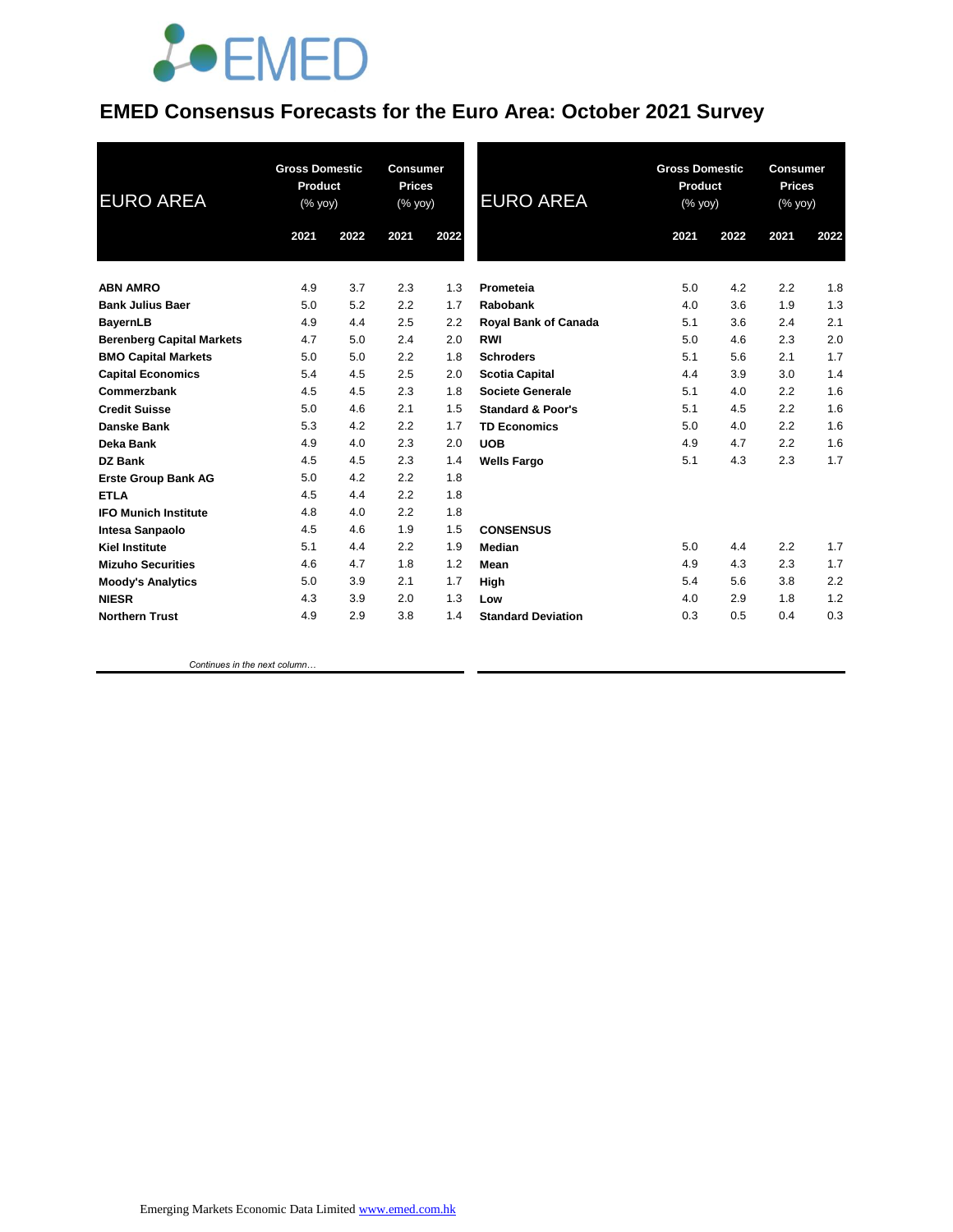# **JOEMED**

### **EMED Consensus Forecasts for Japan: October 2021 Survey**

| <b>JAPAN</b>                     | <b>Gross Domestic</b><br>Product<br>(% yoy) |      | <b>Consumer</b><br><b>Prices</b><br>(% yoy) |        | <b>JAPAN</b>                 | <b>Gross Domestic</b><br>Product<br>(% yoy) |      | <b>Consumer</b><br><b>Prices</b><br>(% yoy) |        |
|----------------------------------|---------------------------------------------|------|---------------------------------------------|--------|------------------------------|---------------------------------------------|------|---------------------------------------------|--------|
|                                  | 2021                                        | 2022 | 2021                                        | 2022   |                              | 2021                                        | 2022 | 2021                                        | 2022   |
| <b>ABN AMRO</b>                  | 2.6                                         | 2.5  | 0.2                                         | 0.6    | Prometeia                    | 2.6                                         | 2.0  | 0.7                                         | 0.9    |
| <b>Bank Julius Baer</b>          | 2.4                                         | 2.7  | $-0.3$                                      | 0.2    | <b>RWI</b>                   | 2.2                                         | 2.5  | 0.0                                         | 0.7    |
| <b>BayernLB</b>                  | 2.3                                         | 2.4  | $-0.2$                                      | 0.5    | <b>Schroders</b>             | 2.2                                         | 2.8  | $-0.3$                                      | 0.6    |
| <b>Berenberg Capital Markets</b> | 2.5                                         | 2.4  | $-0.3$                                      | 0.6    | <b>Scotia Capital</b>        | 2.5                                         | 2.0  | 0.5                                         | 0.9    |
| <b>BMO Capital Markets</b>       | 2.3                                         | 3.0  | $-0.1$                                      | 0.6    | Societe Generale             | 2.2                                         | 3.5  | $-0.3$                                      | 0.2    |
| <b>Capital Economics</b>         | 2.4                                         | 3.7  | $-0.2$                                      | 0.7    | <b>Standard &amp; Poor's</b> | 2.3                                         | 2.2  | $-0.3$                                      | 0.8    |
| Commerzbank                      | 2.3                                         | 2.3  | $-0.2$                                      | 0.7    | <b>TD Economics</b>          | 2.4                                         | 2.5  | $-0.2$                                      | 0.5    |
| <b>Credit Suisse</b>             | 2.0                                         | 1.7  | $-0.3$                                      | 0.1    | <b>UOB</b>                   | 2.5                                         | 2.2  | $-0.2$                                      | 1.7    |
| Daiwa Institute of Research      | 3.4                                         | 3.3  | 0.7                                         | 2.2    | <b>Wells Fargo</b>           | 2.3                                         | 2.5  | $-0.2$                                      | 0.5    |
| Danske Bank                      | 2.4                                         | 2.6  | $-0.2$                                      | 0.4    |                              |                                             |      |                                             |        |
| <b>Deka Bank</b>                 | 2.6                                         | 2.6  | $-0.3$                                      | 0.8    |                              |                                             |      |                                             |        |
| <b>DZ Bank</b>                   | 2.4                                         | 2.4  | $-0.3$                                      | 0.3    |                              |                                             |      |                                             |        |
| <b>IFO Munich Institute</b>      | 3.1                                         | 2.4  | 0.1                                         | $-0.1$ | <b>CONSENSUS</b>             |                                             |      |                                             |        |
| <b>Intesa Sanpaolo</b>           | 2.5                                         | 3.0  | $-0.2$                                      | 0.2    | <b>Median</b>                | 2.4                                         | 2.5  | $-0.2$                                      | 0.6    |
| <b>Kiel Institute</b>            | 2.1                                         | 2.5  | $-0.2$                                      | 1.3    | Mean                         | 2.4                                         | 2.5  | 0.0                                         | 0.6    |
| <b>Moody's Analytics</b>         | 2.1                                         | 2.5  | $-0.3$                                      | 1.0    | High                         | 3.4                                         | 3.7  | 1.0                                         | 2.2    |
| <b>NIESR</b>                     | 2.9                                         | 2.5  | 0.2                                         | 0.2    | Low                          | 1.4                                         | 1.7  | $-0.3$                                      | $-0.1$ |
| <b>Northern Trust</b>            | 1.4                                         | 1.9  | 1.0                                         | 0.5    | <b>Standard Deviation</b>    | 0.4                                         | 0.5  | 0.4                                         | 0.5    |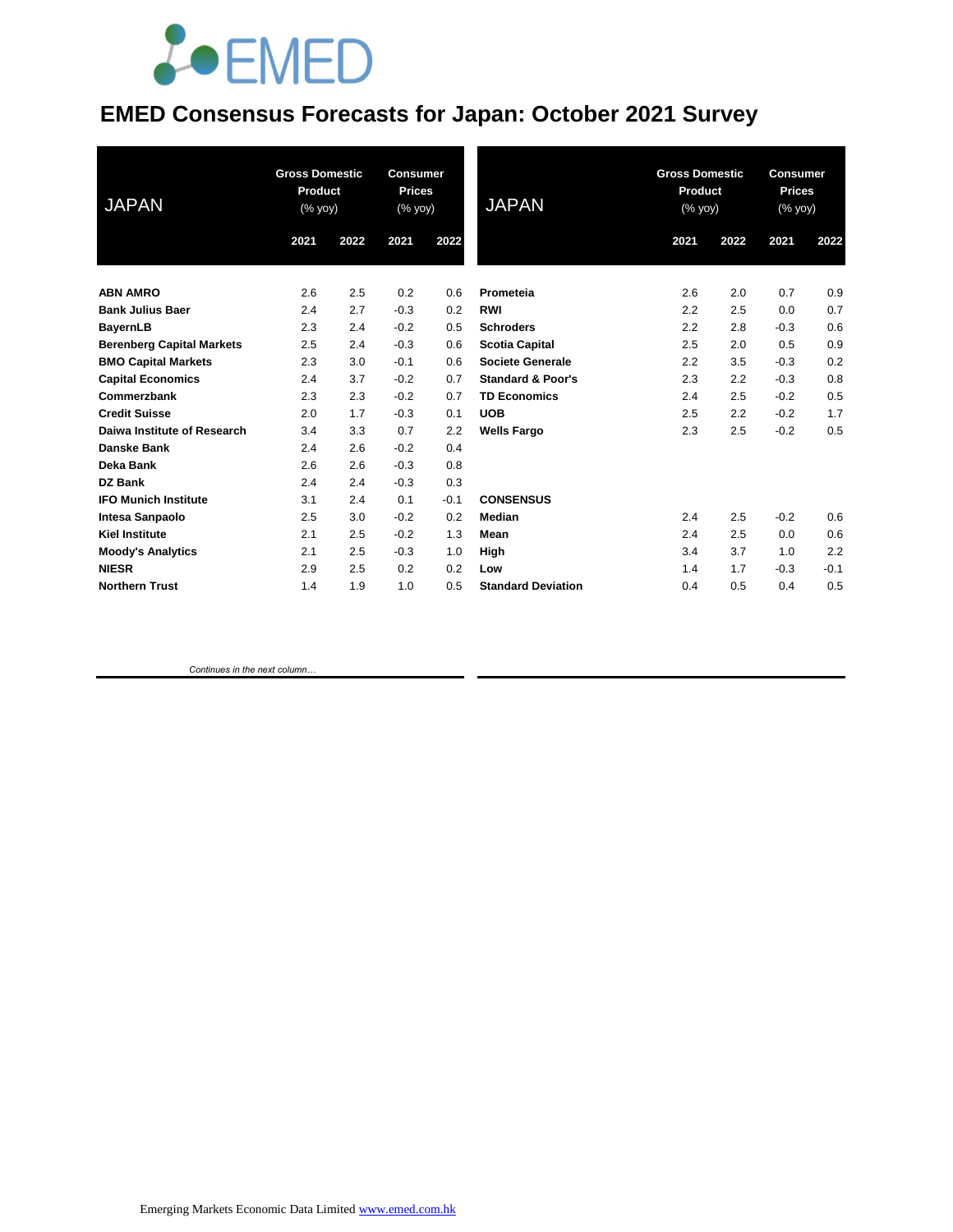# **JOEMED**

### **EMED Consensus Forecasts for China: October 2021 Survey**

| <b>CHINA</b>                     | <b>Gross Domestic</b><br>Product<br>$(% \mathsf{A}\rightarrow \mathsf{A})$ (% yoy) |      | <b>Consumer</b><br><b>Prices</b><br>(% yoy) |      | <b>CHINA</b>                 | <b>Gross Domestic</b><br>Product<br>(% |      | <b>Consumer</b><br><b>Prices</b><br>(% yoy) |      |
|----------------------------------|------------------------------------------------------------------------------------|------|---------------------------------------------|------|------------------------------|----------------------------------------|------|---------------------------------------------|------|
|                                  | 2021                                                                               | 2022 | 2021                                        | 2022 |                              | 2021                                   | 2022 | 2021                                        | 2022 |
| <b>ABN AMRO</b>                  | 8.3                                                                                | 5.5  | 1.0                                         | 2.5  | <b>NIESR</b>                 | 8.8                                    | 5.6  | 1.7                                         | 1.8  |
| <b>Bank Julius Baer</b>          | 7.7                                                                                | 4.9  | 1.0                                         | 2.3  | <b>Northern Trust</b>        | 4.0                                    | 4.0  | 3.0                                         | 2.3  |
| <b>Bank of East Asia</b>         | 8.5                                                                                | 5.6  | 1.1                                         | 2.2  | <b>RWI</b>                   | 7.8                                    | 4.9  | 0.9                                         | 1.7  |
| <b>BayernLB</b>                  | 8.3                                                                                | 5.0  | 1.7                                         | 2.3  | <b>Schroders</b>             | 8.5                                    | 5.5  | 1.1                                         | 2.0  |
| <b>Berenberg Capital Markets</b> | 8.3                                                                                | 5.2  | 0.8                                         | 1.9  | <b>Scotia Capital</b>        | 8.5                                    | 5.5  | 1.9                                         | 2.3  |
| <b>BMO Capital Markets</b>       | 8.0                                                                                | 5.5  | 1.0                                         | 3.0  | <b>Societe Generale</b>      | 8.0                                    | 5.0  | 1.0                                         | 1.8  |
| <b>Capital Economics</b>         | 8.0                                                                                | 5.7  | 1.0                                         | 1.5  | <b>Standard &amp; Poor's</b> | 8.0                                    | 5.1  | 0.9                                         | 1.8  |
| Commerzbank                      | 8.4                                                                                | 5.0  | 1.0                                         | 2.3  | <b>UOB</b>                   | 8.6                                    | 5.7  | 0.8                                         | 2.2  |
| <b>Credit Suisse</b>             | 8.2                                                                                | 6.1  | 0.9                                         | 2.2  | <b>Wells Fargo</b>           | 8.2                                    | 5.5  | 1.3                                         | 2.3  |
| Daiwa Institute of Research      | 9.2                                                                                | 5.5  | 2.3                                         | 2.5  |                              |                                        |      |                                             |      |
| Danske Bank                      | 8.0                                                                                | 4.5  | 0.5                                         | 1.8  |                              |                                        |      |                                             |      |
| Deka Bank                        | 7.8                                                                                | 4.8  | 1.1                                         | 3.0  |                              |                                        |      |                                             |      |
| <b>DZ Bank</b>                   | 8.4                                                                                | 5.4  | 1.2                                         | 2.4  | <b>CONSENSUS</b>             |                                        |      |                                             |      |
| <b>IFO Munich Institute</b>      | 8.5                                                                                | 5.3  | 1.0                                         | 2.2  | Median                       | 8.2                                    | 5.4  | 1.0                                         | 2.3  |
| Intesa Sanpaolo                  | 8.6                                                                                | 5.4  | 1.4                                         | 2.4  | Mean                         | 8.1                                    | 5.2  | 1.2                                         | 2.2  |
| JP Morgan                        | 7.9                                                                                | 4.9  | 0.9                                         | 2.0  | High                         | 9.2                                    | 6.1  | 3.0                                         | 3.0  |
| <b>Kiel Institute</b>            | 8.2                                                                                | 5.4  | 1.0                                         | 2.3  | Low                          | 4.0                                    | 4.0  | 0.5                                         | 1.5  |
| <b>Moody's Analytics</b>         | 8.0                                                                                | 4.8  | 1.0                                         | 2.3  | <b>Standard Deviation</b>    | 0.9                                    | 0.4  | 0.5                                         | 0.3  |
|                                  |                                                                                    |      |                                             |      |                              |                                        |      |                                             |      |